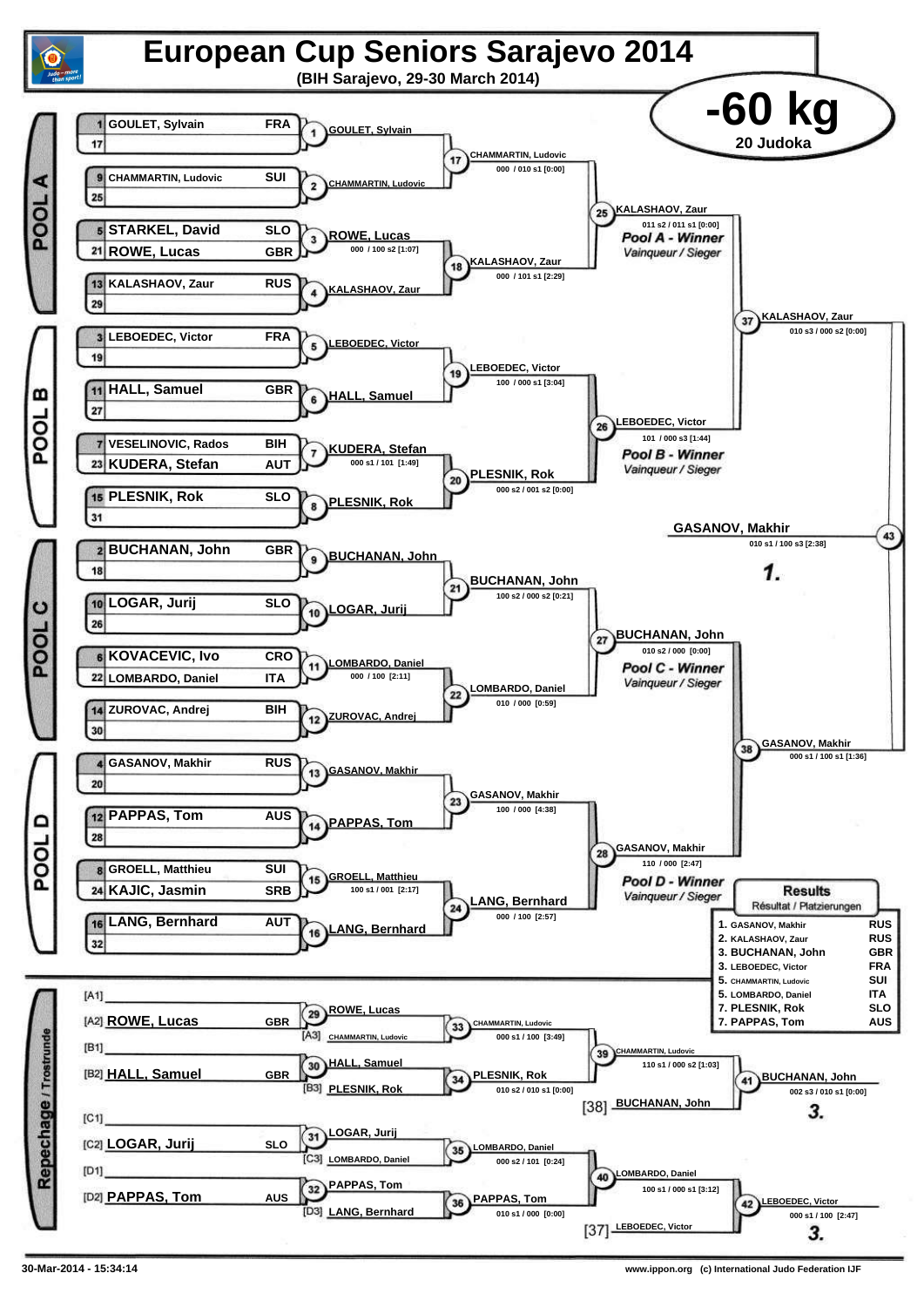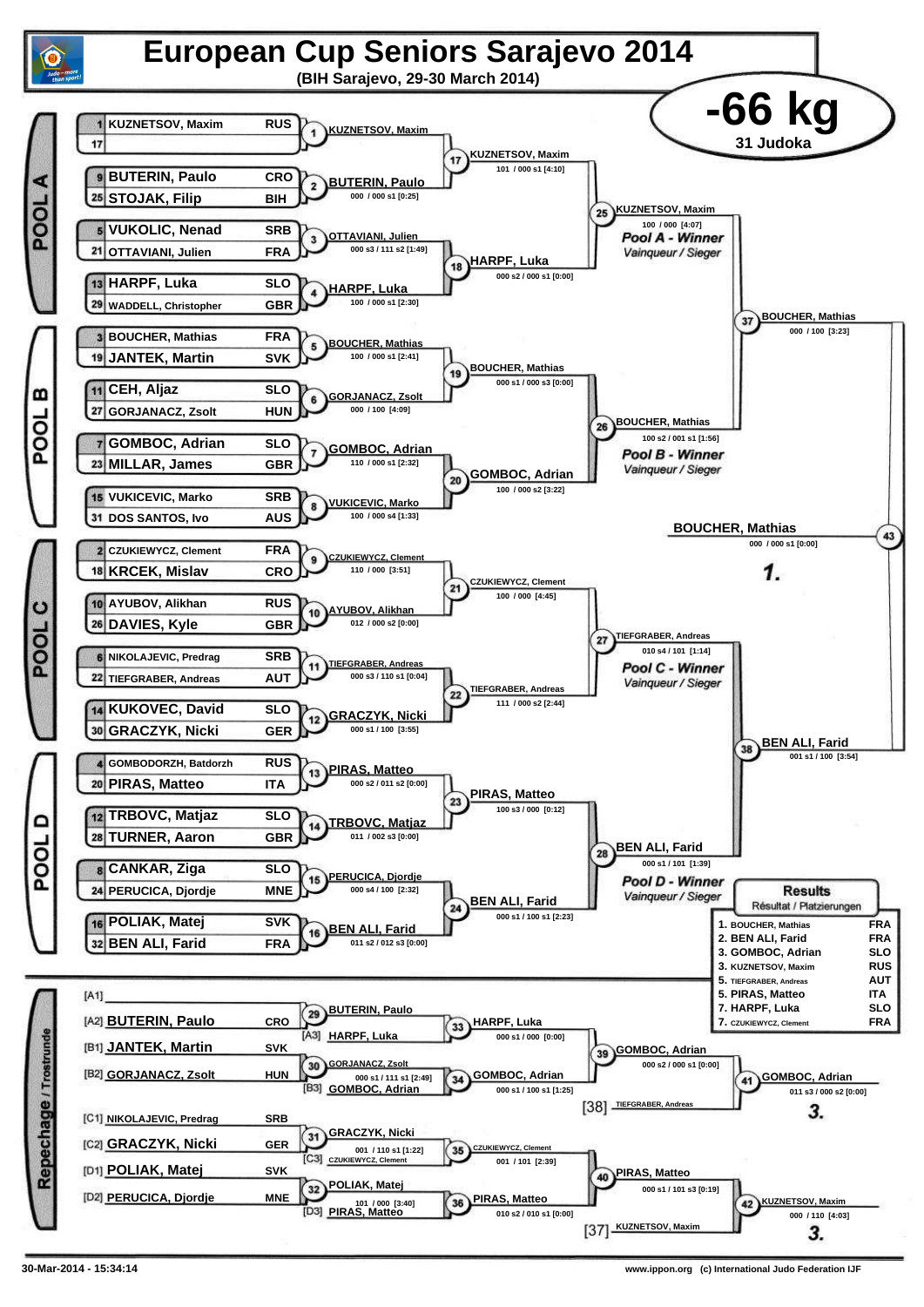

**30-Mar-2014 - 15:34:14 www.ippon.org (c) International Judo Federation IJF**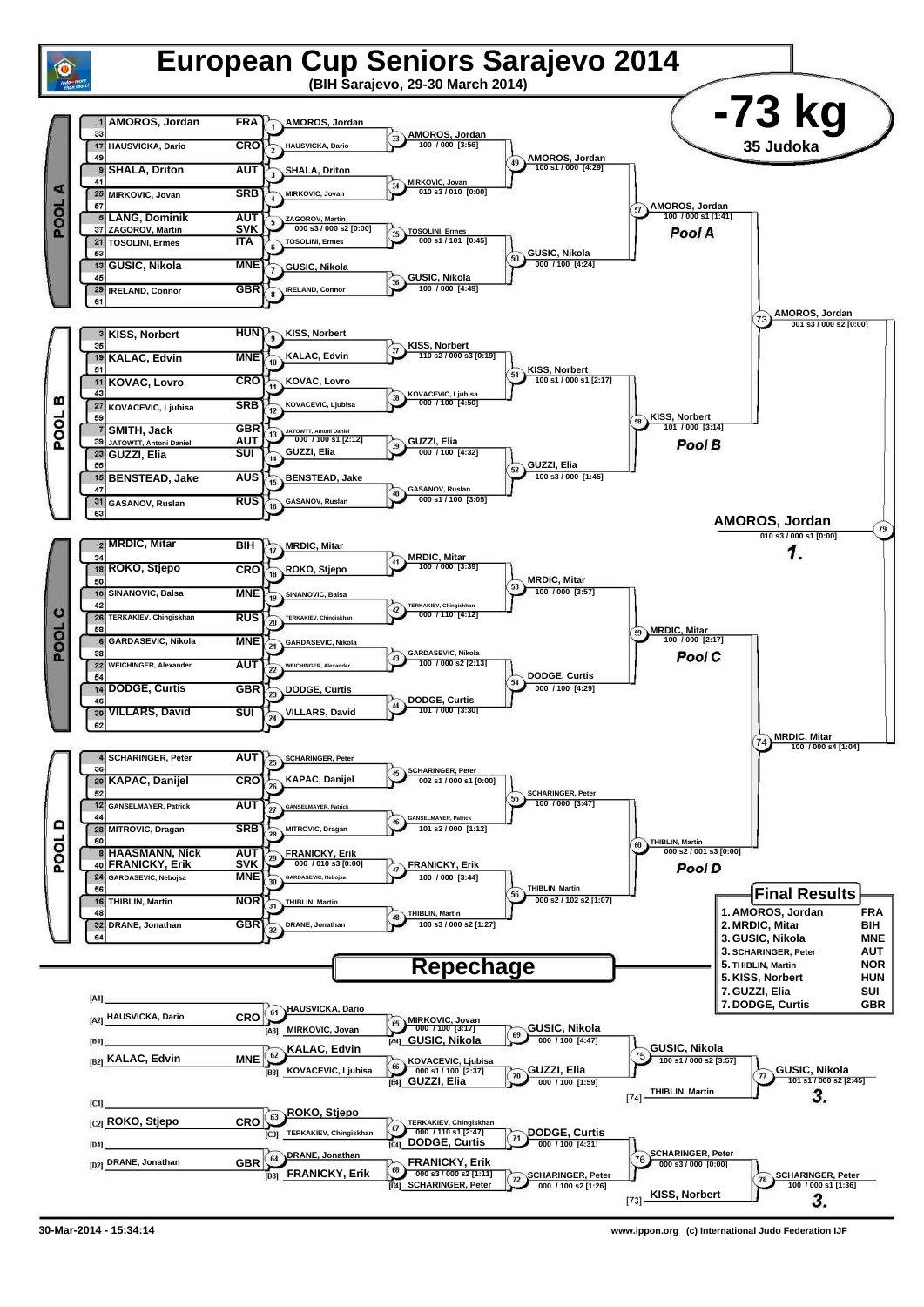

**30-Mar-2014 - 15:34:14 www.ippon.org (c) International Judo Federation IJF**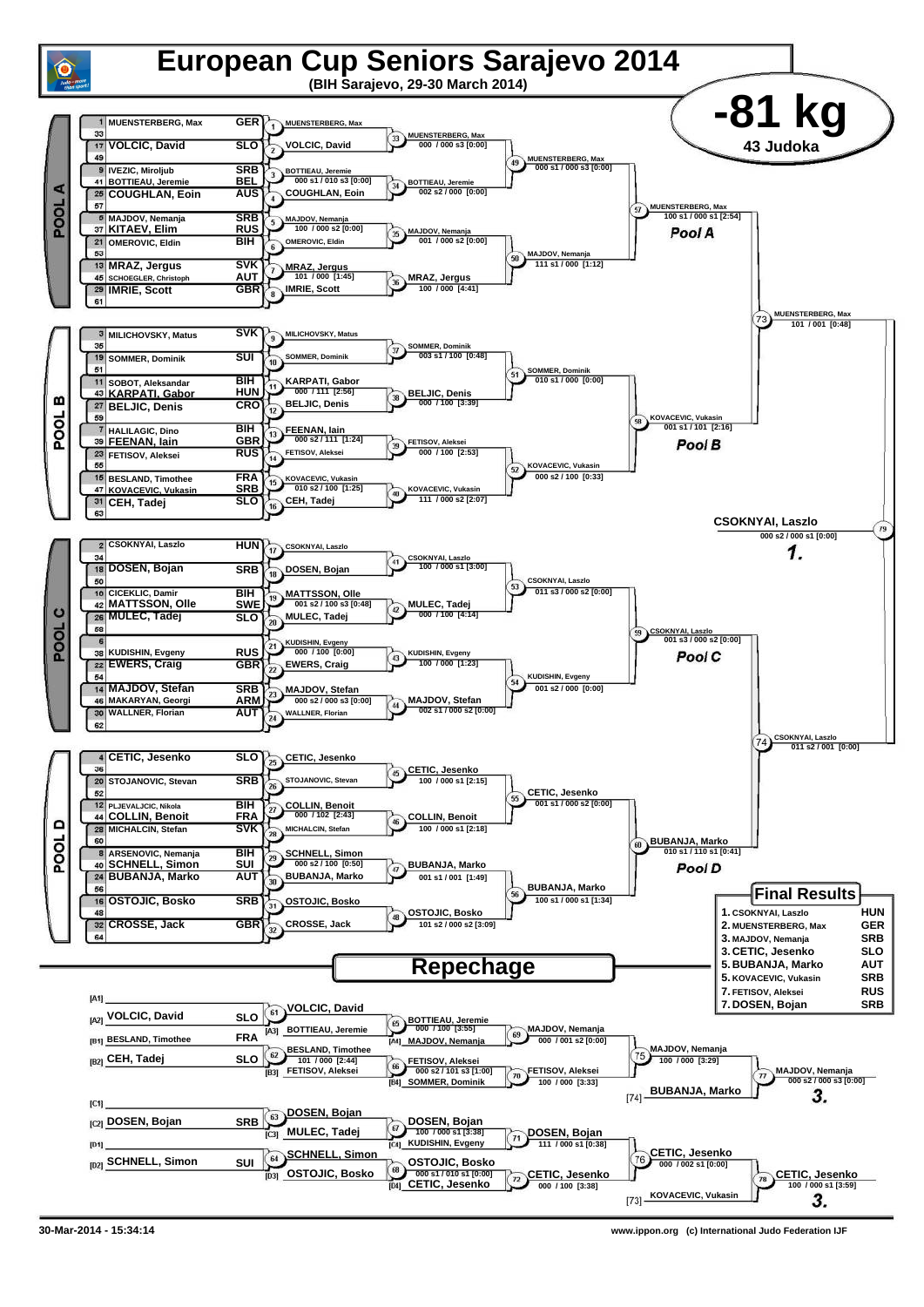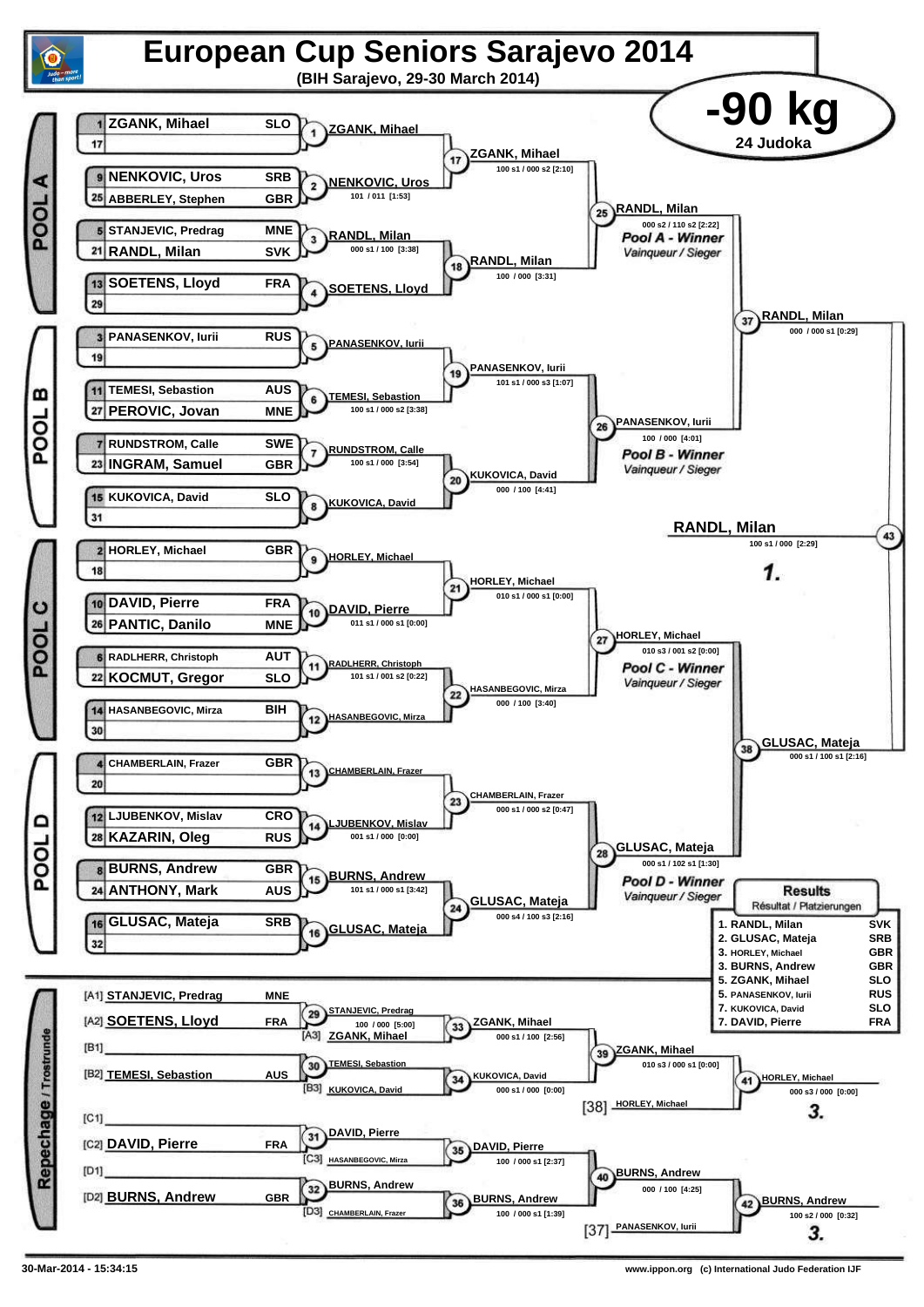